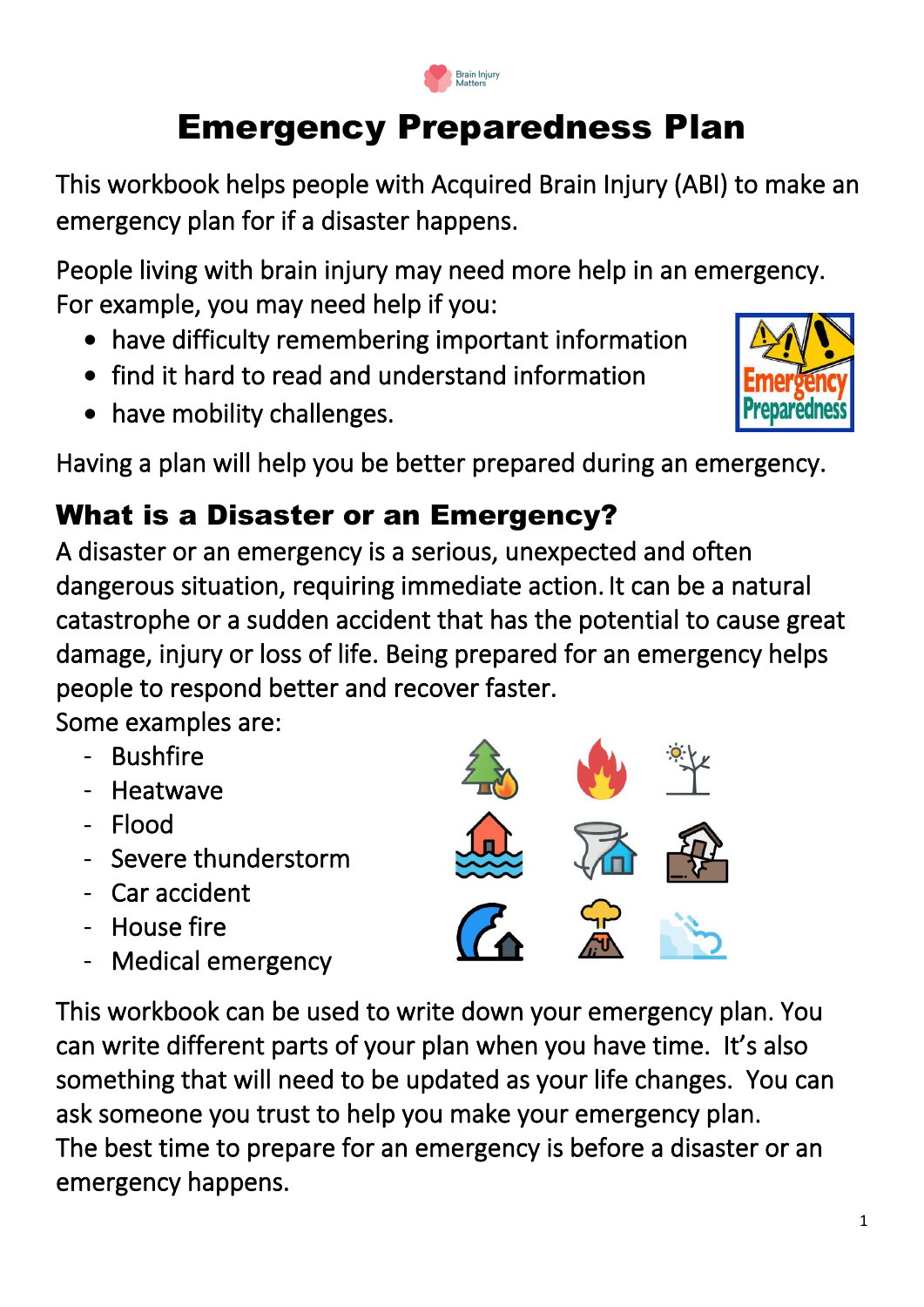

# My Emergency Plan



| <b>Name</b>                      |  |
|----------------------------------|--|
| <b>Address</b>                   |  |
| Phone #                          |  |
| <b>Date of Birth</b>             |  |
| <b>Language</b><br><b>Spoken</b> |  |

#### In life threatening emergencies call…

| <b>POLICE/FIRE/AMBULANCE</b>     | 000                             |  |
|----------------------------------|---------------------------------|--|
| <b>National Relay Service</b>    | <b>SMS Relay 0423 677 767</b>   |  |
| (Phone service for hearing or    | <b>Voice Relay 1300 555 727</b> |  |
| speech impairments)              | <b>TTY number 133 677</b>       |  |
| <b>National Telephone</b>        | 1800 131 450                    |  |
| <b>Interpreter Service</b>       |                                 |  |
| <b>State Emergency Services</b>  | 13 25 00                        |  |
| (floods and storms)              |                                 |  |
| <b>Bushfire Information Line</b> | 1800 226 226                    |  |
| (Fires near me)                  |                                 |  |
| <b>Police Assistance</b>         | 13 14 44                        |  |
| (non-emergency)                  |                                 |  |
| <b>Life Line - 24 Hour Free</b>  | 13 11 14                        |  |
| <b>Crisis Counselling</b>        |                                 |  |
| <b>My Local Emergency</b>        | ABC:                            |  |
| <b>Radio Station (frequency)</b> |                                 |  |
| <b>My Local Council</b>          | Ph:                             |  |
|                                  | Email:                          |  |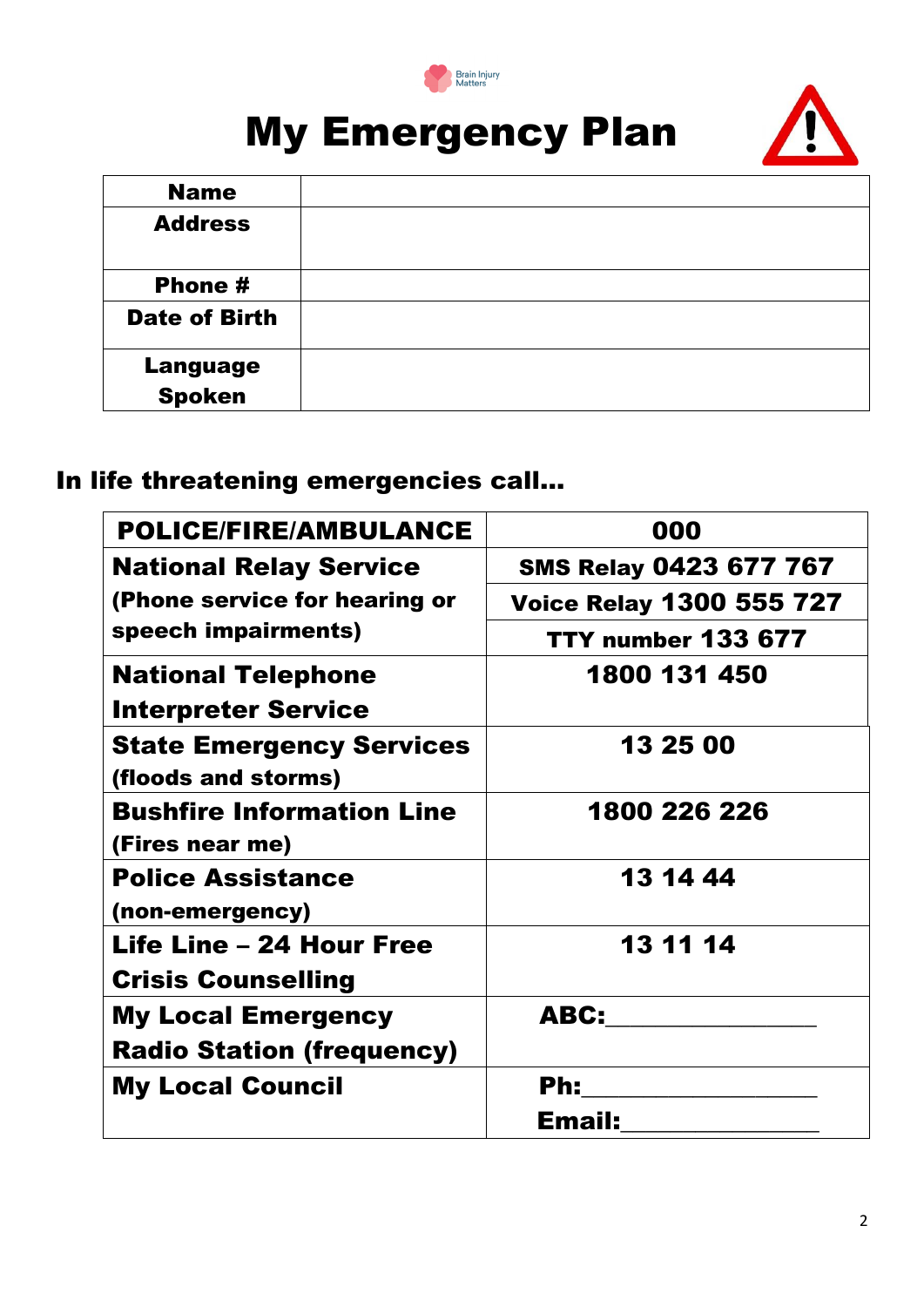

# Personal Emergency Information  $\boxed{O=}$



| <b>My Medicare number</b>     |                     |
|-------------------------------|---------------------|
|                               | $exp$ _ _ / _ _ _ _ |
| <b>My Centrelink number</b>   |                     |
| <b>Private Health</b>         | <b>Fund:</b>        |
| Y/N<br><b>Insurance</b>       | <b>Number:</b>      |
| Y/N<br><b>Ambulance cover</b> | <b>Number:</b>      |

#### Personal Emergency Contacts

| <b>Name</b> | <b>Phone</b> | Email/<br><b>Address</b> | <b>Relationship</b><br>to me |
|-------------|--------------|--------------------------|------------------------------|
|             |              |                          |                              |
|             |              |                          |                              |
|             |              |                          |                              |

#### Other Important Contacts

|                                    | <b>Name</b> | <b>Phone</b> | <b>Email/Address</b> |
|------------------------------------|-------------|--------------|----------------------|
| <b>Doctor</b>                      |             |              |                      |
| <b>Specialist</b>                  |             |              |                      |
| <b>Practitioner</b>                |             |              |                      |
| <b>Advocate/Carer</b>              |             |              |                      |
| <b>Power of</b><br><b>Attorney</b> |             |              |                      |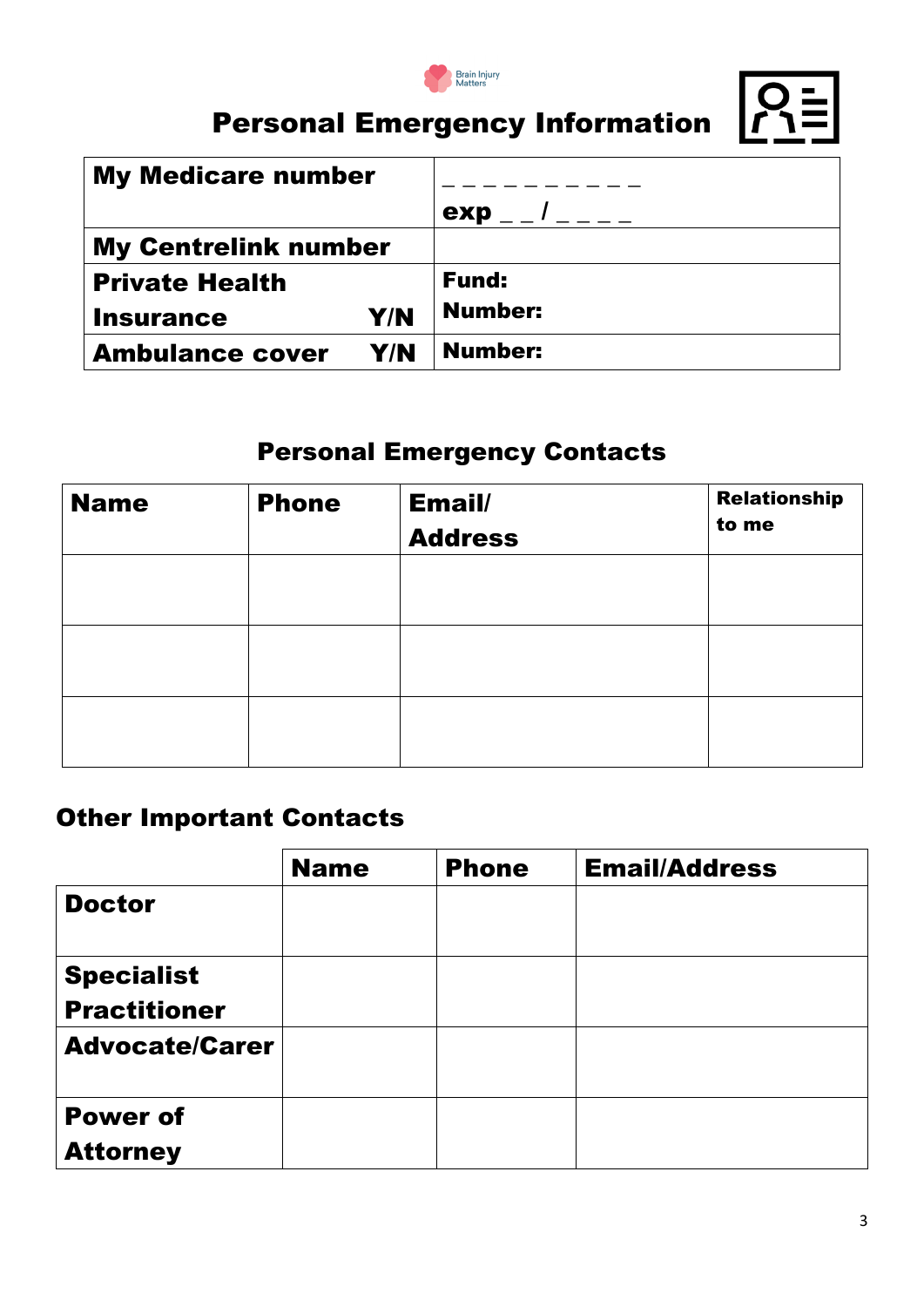

#### Communication



How do you like someone to communicate with you?

Tick what's important to you

- ❑ I like simple English
- □ I like 1 idea at a time
- ❑ I like instructions repeated
- ❑ I rely on assistive devices/tools/technologies to communicate
- ❑ I like to have important information written down
- ❑ I get overwhelmed with too much going on around me
- ❑ I don't like being shouted at
- ❑ I have short term memory challenges

#### What else is helpful for other people to know?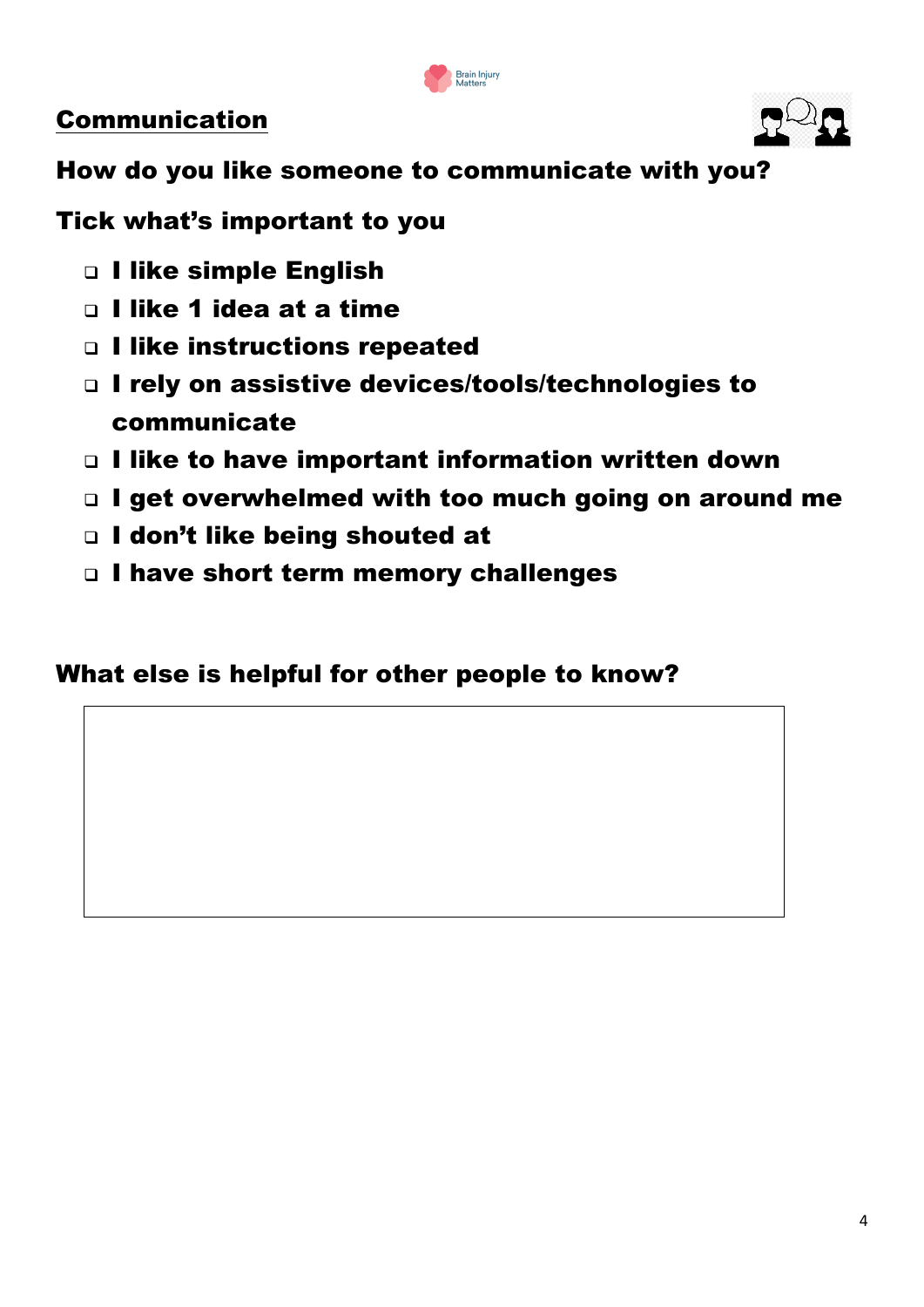

### **Health Management**

| <b>My main health</b><br>conditions:                                       |  |
|----------------------------------------------------------------------------|--|
| <b>Medications I am on:</b><br>(including dosage and<br>times taken)       |  |
| <b>Where I keep my</b><br>medications:                                     |  |
| <b>Medical equipment I</b><br>need:<br>(plus batteries /charging<br>cords) |  |
| <b>My pharmacy</b><br>(where I usually get my<br>prescriptions filled)     |  |
| Who else knows about<br>/ can manage my<br>medication:                     |  |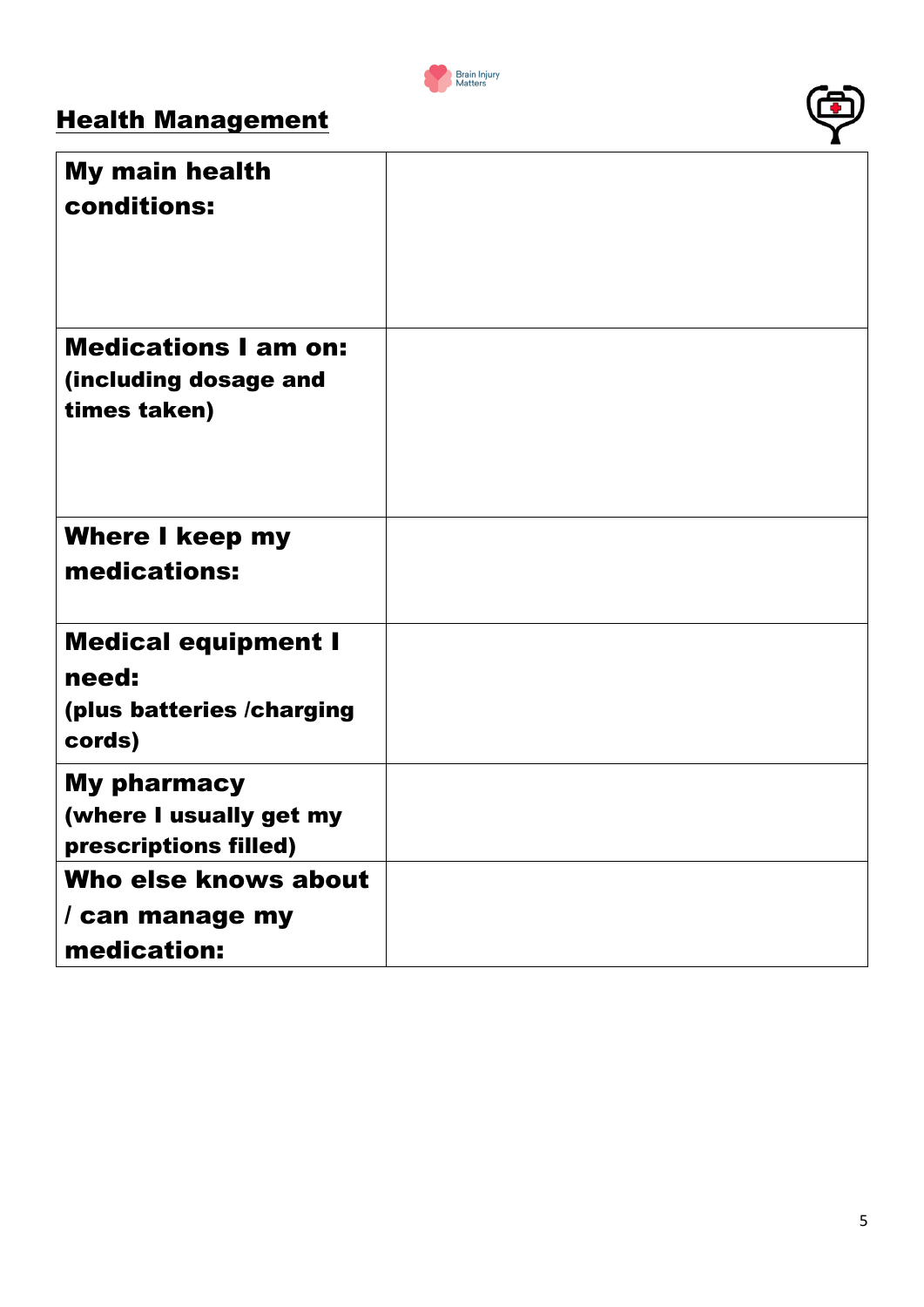

# Assistive Technology



#### e.g. wheelchair, walking stick/frame, glasses, hearing aids

| <b>My list of equipment</b> | <b>Where it is kept</b> |
|-----------------------------|-------------------------|
|                             |                         |
|                             |                         |
|                             |                         |
|                             |                         |

#### Assistance Animals and Pets

| <b>Name</b>                    |  |
|--------------------------------|--|
| <b>Breed</b>                   |  |
| <b>Birthdate</b>               |  |
| Provider: (e.g.                |  |
| <b>Guide Dogs Vic)</b>         |  |
| Food:                          |  |
| (what, how much,<br>how often) |  |
|                                |  |
| <b>Contact details</b>         |  |
| for Vet                        |  |
| <b>Other key</b>               |  |
| information                    |  |



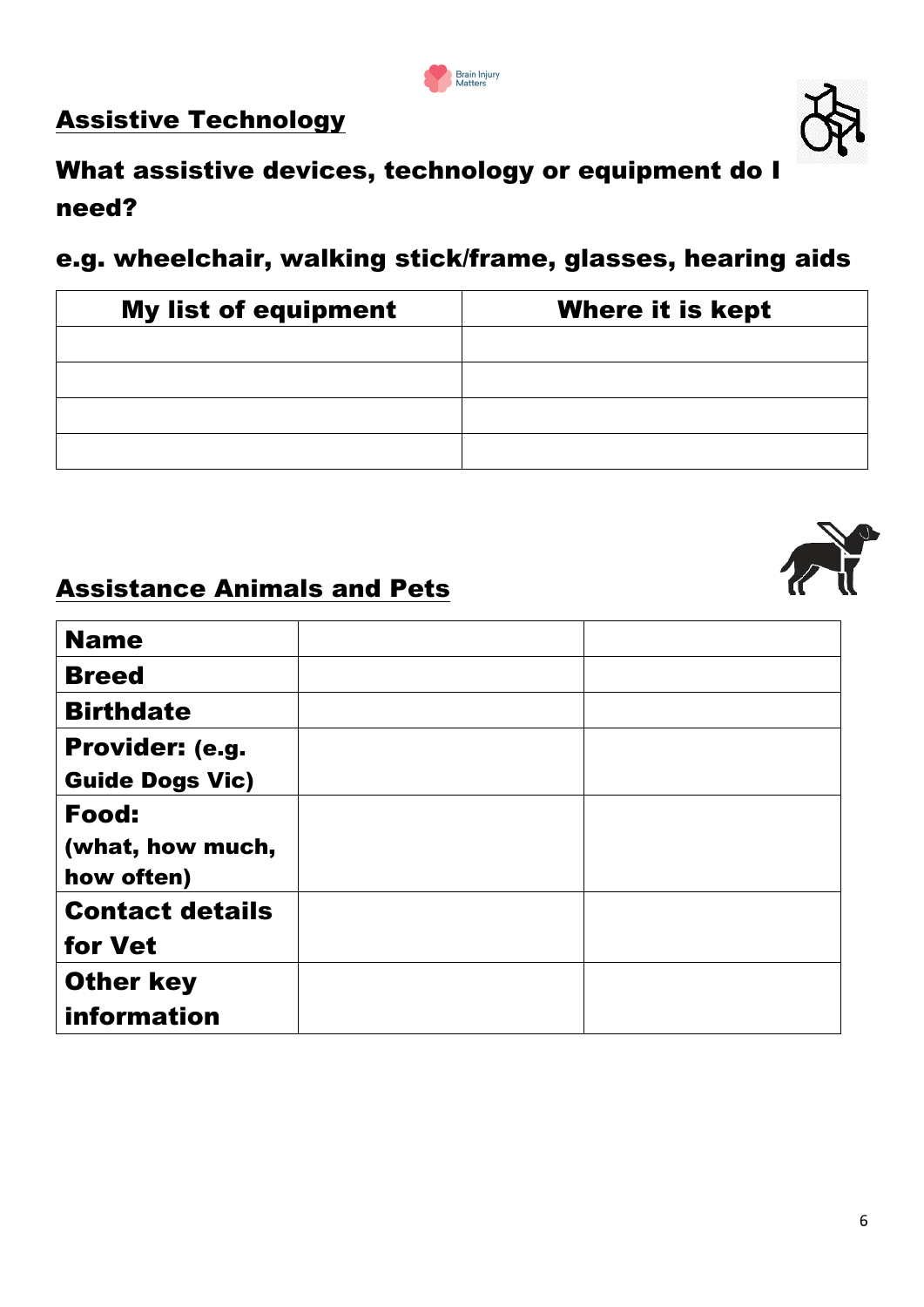

#### Transportation

How I get where I need to go: (tick relevant boxes)

- ❑ Public transport
- □ I drive my own car
- ❑ I travel as a passenger in a car
- ❑ Walk
- ❑ Taxi
- ❑ Wheel-chair accessible vehicle only
- ❑ I usually travel independently
- ❑ I can travel to familiar locations independently
- ❑ I always need support to travel

#### If I need support to leave in a hurry, I could:

 $\Box$  Call a neighbour on  $\Im$ 

□ Call a friend/family member on ①

❑ Call a taxi on \_\_\_\_\_\_\_\_\_\_\_\_\_\_\_\_\_\_\_\_\_

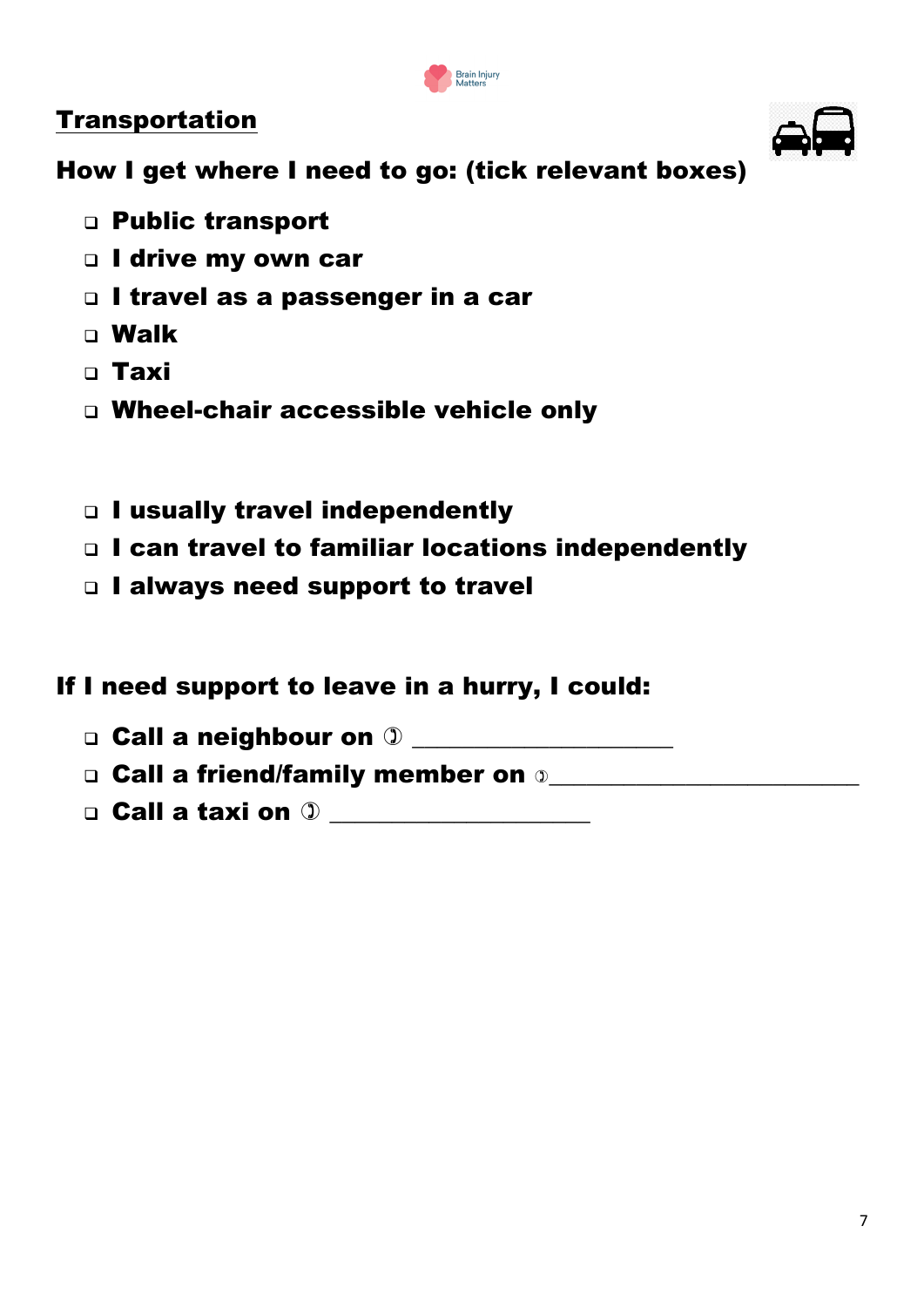#### Personal Support

Who helps me with my self-care/activities of daily living? (e.g. cooking, cleaning, toileting, bathing, eating, transferring)

| <b>Name/Service</b> | <b>Contact details</b> | How they help me |
|---------------------|------------------------|------------------|
| <b>Provider</b>     |                        |                  |
|                     |                        |                  |
|                     |                        |                  |
|                     |                        |                  |
|                     |                        |                  |

#### Social Connectedness (e.g. family and friends)

#### Main support people

| <b>Name</b> | <b>Phone</b> | <b>Address</b> | <b>Notes</b> |
|-------------|--------------|----------------|--------------|
|             |              |                |              |
|             |              |                |              |
|             |              |                |              |
|             |              |                |              |

#### Who can I call if I ever need support or a place to stay?

#### Have I spoken to them about this? Y/N

\_\_\_\_\_\_\_\_\_\_\_\_\_\_\_\_\_\_\_\_\_\_\_\_\_\_\_\_\_\_\_\_\_\_\_\_\_\_\_



心骨俯蒙



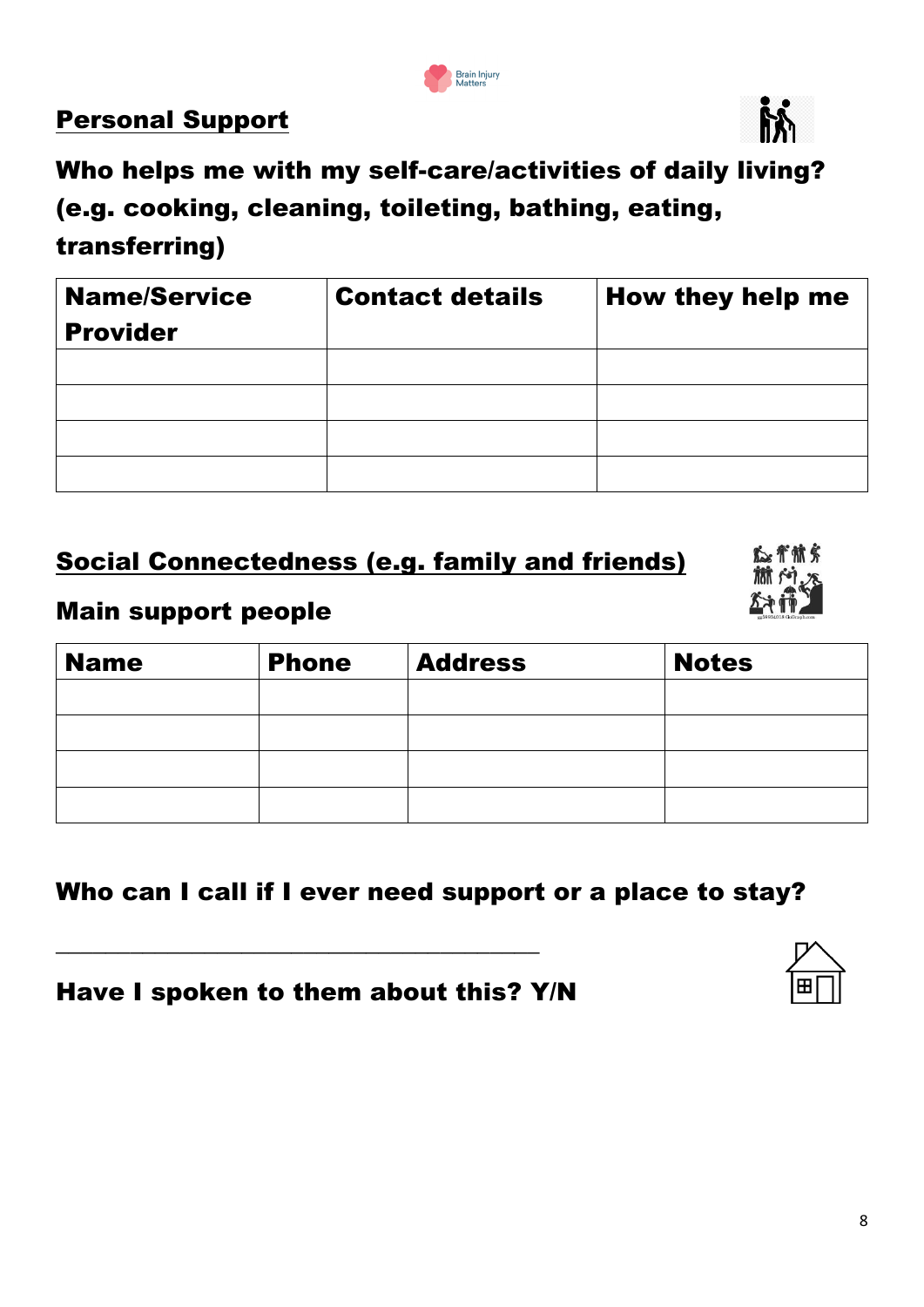

#### My Living Situation



- □ I live alone
- ❑ I live in supported accommodation
- □ I live in a share house
- ❑ I live with my family

#### Other members of my household

| <b>Name</b> | Date of<br><b>Birth</b> | <b>Phone</b><br><b>Number</b> | <b>Relationship</b><br>to me |
|-------------|-------------------------|-------------------------------|------------------------------|
|             |                         |                               |                              |
|             |                         |                               |                              |
|             |                         |                               |                              |

#### How many exits are there? Are they accessible? Any lifts?

# Do I have functioning smoke alarms?

When were they last checked?

#### My important services

| <b>Company</b>       | <b>Company</b><br><b>Name</b> | <b>Account</b><br><b>Number</b> | <b>Contact Details</b> |
|----------------------|-------------------------------|---------------------------------|------------------------|
| <b>Electricity</b>   |                               |                                 |                        |
| Gas                  |                               |                                 |                        |
| <b>Water</b>         |                               |                                 |                        |
| <b>Internet</b>      |                               |                                 |                        |
| <b>Phone</b>         |                               |                                 |                        |
| <b>Home/Contents</b> |                               |                                 |                        |
| <b>Insurance</b>     |                               |                                 |                        |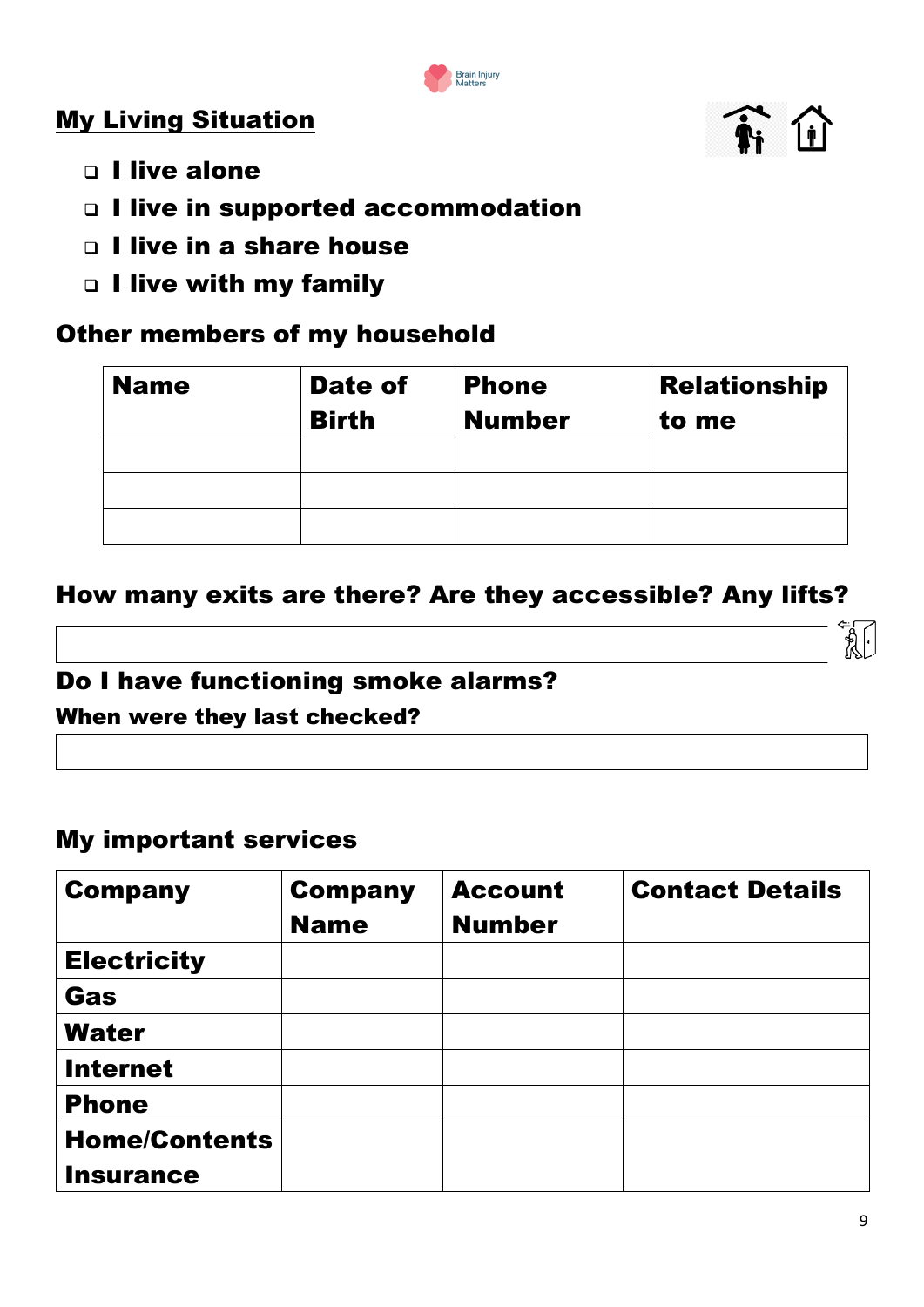

#### My Emergency Kit



It is important to have an emergency kit with things that can help you

- stay home during an emergency OR
- leave home during an emergency

#### Suggestions for things to pack in your emergency kit:

- ❑ Torch with spare batteries
- ❑ Portable radio with spare batteries
- ❑ First Aid kit
- ❑ Bottled water (3-day supply recommended)
- ❑ Non-perishable food
- ❑ Change of clothes
- ❑ Copy of this emergency plan
- ❑ Copies of important documents (e.g. birth certificate, passport, will, insurance documents)

#### What would I want to pack at the time of leaving?

- ❑ Phone and charger
- □ Debit/credit cards
- ❑ Medicare card
- □ Medication
- ❑ Aids and equipment
- ❑ Assistance animals and/or pets
- ❑ Originals of important documents
- ❑ Personal items (e.g. photos)

# Anything else?